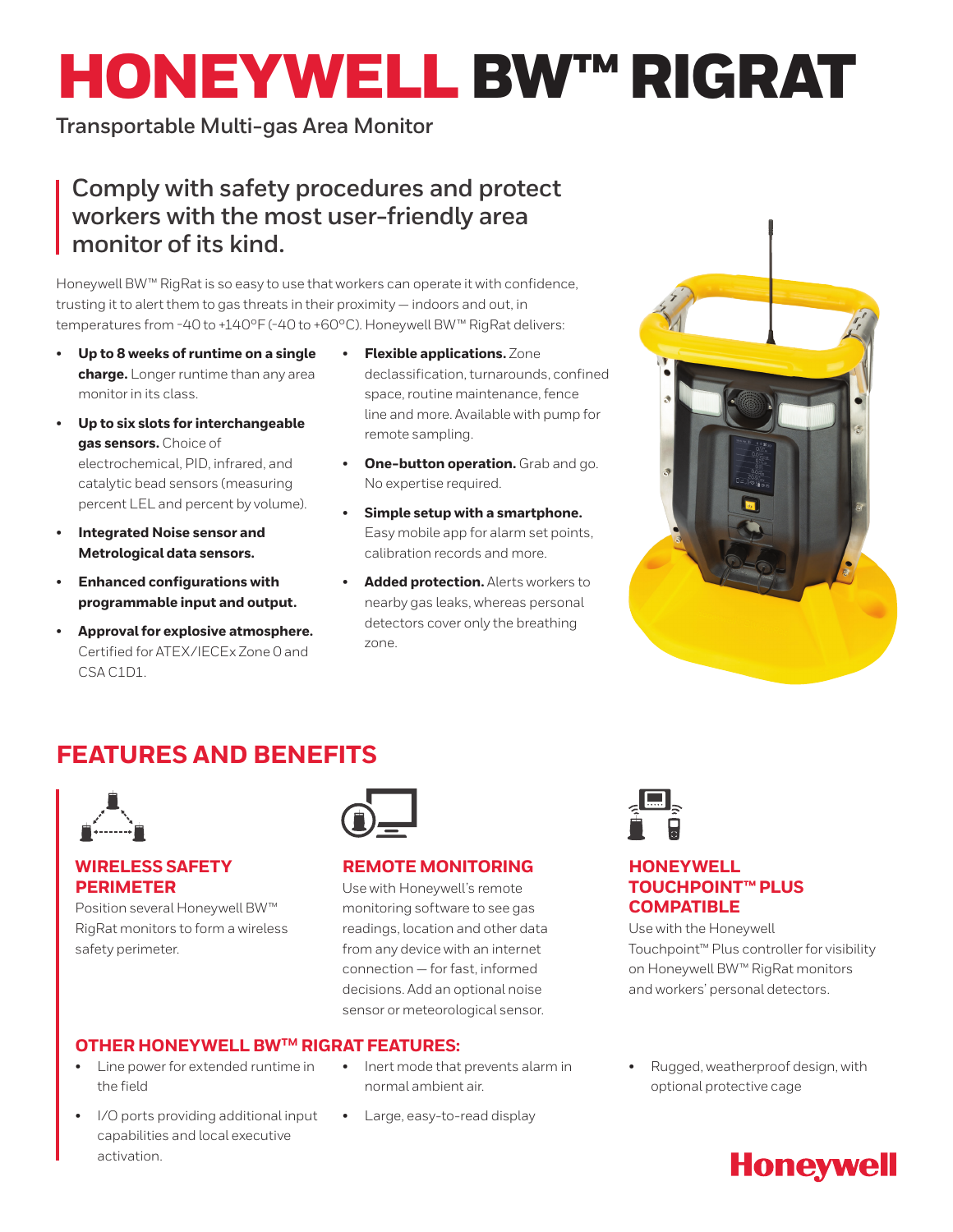## **HONEYWELL BW™ RIGRAT TECHNICAL SPECIFICATIONS**

| <b>INSTRUMENT SPECIFICATIONS (TYPICAL)</b>  |                                                                                                                                                                                                                     |  |  |  |
|---------------------------------------------|---------------------------------------------------------------------------------------------------------------------------------------------------------------------------------------------------------------------|--|--|--|
| <b>MODEL NUMBER</b>                         | BWRR100P/BWRR100D                                                                                                                                                                                                   |  |  |  |
| <b>SIZE</b>                                 | 15.8 x 11.4 x 18.5 in. / 40.0 x 29.0 x 47.0 cm                                                                                                                                                                      |  |  |  |
| WEIGHT                                      | 17.6 lb / 8 kg                                                                                                                                                                                                      |  |  |  |
| <b>GAS SENSOR SLOTS</b>                     | Up to 6                                                                                                                                                                                                             |  |  |  |
| GAS SAMPLING METHOD                         | Pumped or diffusion                                                                                                                                                                                                 |  |  |  |
| <b>BATTERY</b>                              | Rechargeable Li-ion battery (3.7V / 26.4 Ah)                                                                                                                                                                        |  |  |  |
| <b>CHARGING TIME</b>                        | Less than 18 hours when instrument is powered off                                                                                                                                                                   |  |  |  |
| <b>RUNNING TIME</b>                         | 8 weeks for low-power model; other models vary by configuration                                                                                                                                                     |  |  |  |
| <b>KEYPADS</b>                              | One-button operation and programing                                                                                                                                                                                 |  |  |  |
| <b>DISPLAY</b>                              | 3.5" 240 x 320 TFT color LCD with white LED backlight                                                                                                                                                               |  |  |  |
| ALARM                                       | Red/yellow/green LED alarm; buzzer alarm 108 dBA @ 1 m; on-screen indication of alarm conditions                                                                                                                    |  |  |  |
| <b>DATALOGGING</b>                          | Complete gas sensors and instrument information for at least 4 months at one minute intervals                                                                                                                       |  |  |  |
| <b>WIRELESS</b>                             | ISM license free band:<br>Bluetooth Low Energy Module (BT 4.2 / 5.0), 2.4 GHz, in default;<br>Mesh Module: IEEE 802.15.4 868 MHz / 915MHz / 2.4 GHz (optional); OR<br>Wi-Fi Module: 802.11 b/g/n 2.4 GHz (optional) |  |  |  |
| RADIO MODULE & RANGE                        | Bluetooth Low Energy: RMBLEC, up to 16.4 ft. / 5 m;<br>Mesh: RM900A, 984 ft. / 300 m (868-900 MHz) or RM2400, 492 ft. / 150 m (2.4 GHz);<br>Wi-Fi: RMWIFIC, up to 164 ft. / 50 m;                                   |  |  |  |
| <b>OUTDOOR LOCATION</b>                     | GPS receiver module: GPS L1 frequency (1575.42 MHz) (optional);<br>Only with IEEE 802.15.4 868 MHz / 915MHz modem and WIFI                                                                                          |  |  |  |
| <b>IP RATING</b>                            | IP65 for pumped models; IP67 for diffusion models                                                                                                                                                                   |  |  |  |
| <b>TEMPERATURE</b>                          | $-4$ to $+140$ °F ( $-20$ to $+60$ °C) for pumped models;<br>-40 to +140°F (-40 to +60°C) for diffusion models                                                                                                      |  |  |  |
| <b>HUMIDITY</b>                             | 5 - 95% RH (non-condensing)                                                                                                                                                                                         |  |  |  |
| <b>SAFETY CERTIFICATIONS</b><br>(PENDING)   | cETLus Class   Division 1; Group A, B, C, D; T4;<br><b>IEC EX/ATEX</b><br>IM1 ExialMa<br>II 1G Ex ia da IIC T4 Ga                                                                                                   |  |  |  |
|                                             | For LELIR/CO <sub>2</sub> sensor installed:<br>IM1 ExialMa<br>II 2G Ex ia da db IIC T4 Gb<br>1G Ex ia da IIC T4 Ga                                                                                                  |  |  |  |
| <b>WIRELESS APPROVALS</b><br>(PENDING)      | FCC Part 15, IC, RE-D                                                                                                                                                                                               |  |  |  |
| ROHS (PENDING)                              | RoHS Complaint, Directive (EU) 2015/863                                                                                                                                                                             |  |  |  |
| NOISE SENOR                                 | 60-125 dBA range; (respond: 100 Hz to 8 kHz), 1 dB resolution;<br>A-weighted 15 second equivalent level; updated every 5 seconds                                                                                    |  |  |  |
| <b>EXTERNAL PORTS</b>                       |                                                                                                                                                                                                                     |  |  |  |
| SAFE AREA CHARGE PORT<br>(AC CHG SAFE AREA) | Battery charger input 6 VDC 3 A typical; connect to AC/DC adaptor                                                                                                                                                   |  |  |  |
| <b>FIELD CHARGE</b><br>(IS CHG HAZARDOUS)   | Intrinsically safe line power supply input to extend instrument runtime (low-power model only)                                                                                                                      |  |  |  |
| RAEMET PORT (SERIAL)                        | Port to RAEMet wind sensor (optional)                                                                                                                                                                               |  |  |  |
| ANALOG/SWITCH INPUT PORT<br>(4-20 MA IN)    | 4-20 mA signal input, X1 channel/switch on/off signal input, X1 channel (optional)                                                                                                                                  |  |  |  |
| ON/OFF SWITCH OUTPUT<br>(SWITCH)            | Max 20 V / 120 mA, SPDT Normal Open, X3 channels for external ports (optional). Refer to User Guide for<br>complete details.                                                                                        |  |  |  |